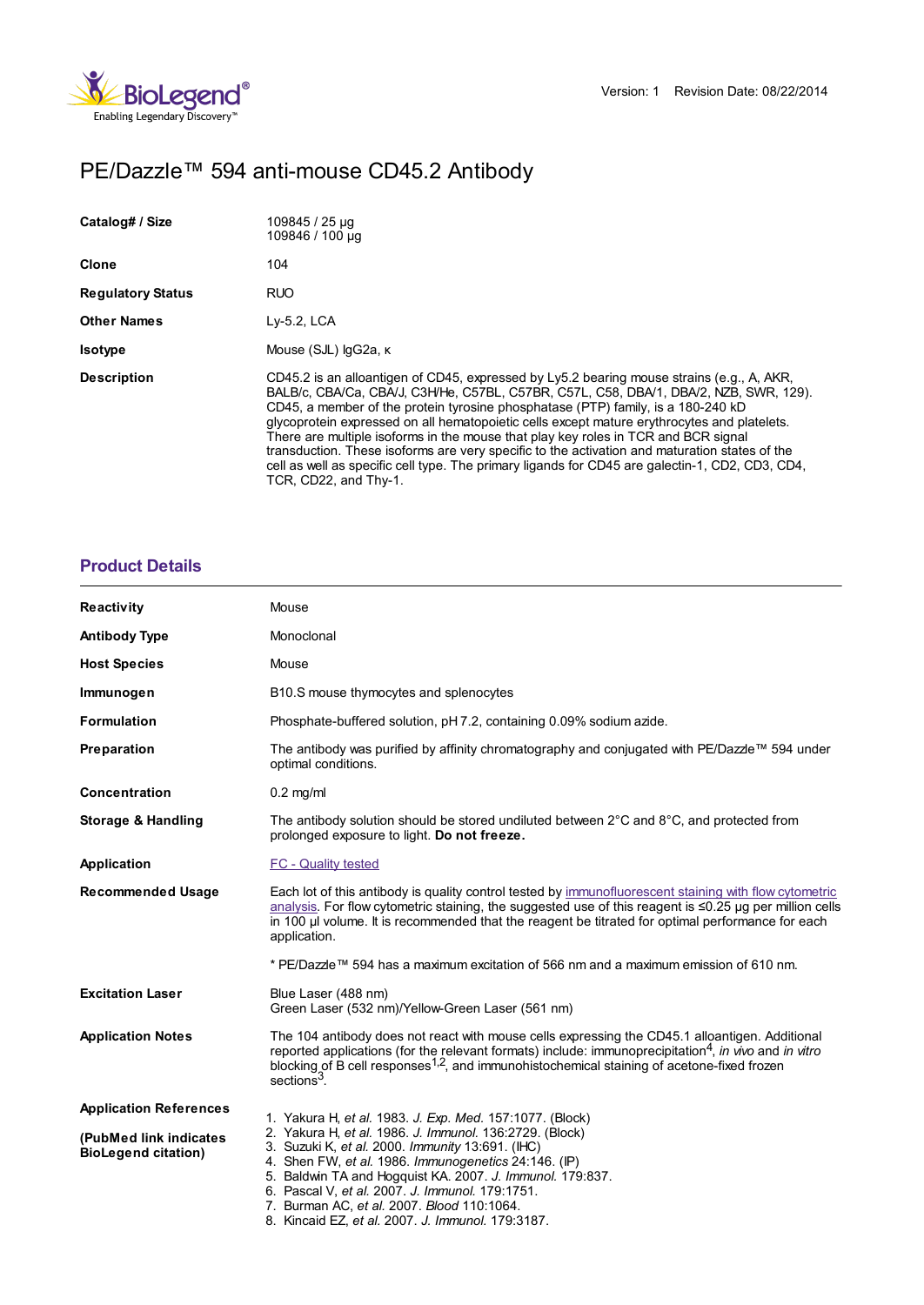|                          | 9. Phan TG, et al. 2007. Nature Immunol. 8:992.                  |
|--------------------------|------------------------------------------------------------------|
|                          | 10. Nakano-Yokomizo T, et al. 2011. J. Exp Med. 208:1661. PubMed |
|                          | 11. Wen T, et al. 2013. PNAS. 110:6067. PubMed                   |
|                          | 12. Kohlmeier JE, et al. 2008. Immunity. 29:101. (FC) PubMed     |
| <b>Product Citations</b> |                                                                  |
|                          | 1. Bowers E, et al. 2018. Nat Med. 24:95. PubMed                 |
|                          | 2. Moreno-Fernandez ME, et al. 2018. JCI Insight. 3. PubMed      |
|                          | 3. Yue X et al. 2019. Nat Commun. 10:2011. PubMed                |
|                          | 4. Hou X, et al. 2020. Cell Reports. 28(1):172-189.e7 PubMed     |
|                          | 5. Säwen P et al. 2018. eLife. 7 pii: e41258. PubMed             |
|                          | 6. Youshani AS, et al. 2019. J Neuroinflammation. 16:25. PubMed  |
|                          | 7. Chew HY, et al. 2020. Cell. 180(5):895-914. PubMed            |
|                          | 8. Morris AB, et al. 2020. Immunity. 52(1):136-150.e6 PubMed     |
|                          | 9. Mogilenko DA, et al. 2020. Immunity. 54(1):99-115.e12. PubMed |
|                          | 10. Murakami K, et al. 2021. Cell Reports. 34(1):108579. PubMed  |
| <b>RRID</b>              | AB 2564176 (BioLegend Cat. No. 109845)                           |
|                          | AB 2564177 (BioLegend Cat. No. 109846)                           |

#### **[Antigen](https://www.biolegend.com/ja-jp/products/pe-dazzle-594-anti-mouse-cd45-2-antibody-10261?pdf=true&displayInline=true&leftRightMargin=15&topBottomMargin=15&filename=PE/Dazzle%EF%BF%BD%EF%BF%BD%EF%BF%BD 594 anti-mouse CD45.2 Antibody.pdf#antigenDetails) Details**

| <b>Structure</b>          | Protein tyrosine phosphatase (PTP) family, 180-240 kD                                                              |
|---------------------------|--------------------------------------------------------------------------------------------------------------------|
| <b>Distribution</b>       | All hematopoietic cells except mature erythrocytes and platelets of the CD45.2 strain of mice                      |
| <b>Function</b>           | Phosphatase, T and B cell activation                                                                               |
| Ligand/Receptor           | Galectin-1, CD2, CD3, CD4                                                                                          |
| <b>Biology Area</b>       | Cell Biology, Immunology, Inhibitory Molecules, Innate Immunity, Neuroscience, Neuroscience Cell<br><b>Markers</b> |
| <b>Molecular Family</b>   | CD Molecules                                                                                                       |
| <b>Antigen References</b> | 1. Suzuki K, et al. 2000. Immunity 13:691.                                                                         |
| Gene ID                   | 19264                                                                                                              |

# **Related [Protocols](https://www.biolegend.com/ja-jp/products/pe-dazzle-594-anti-mouse-cd45-2-antibody-10261?pdf=true&displayInline=true&leftRightMargin=15&topBottomMargin=15&filename=PE/Dazzle%EF%BF%BD%EF%BF%BD%EF%BF%BD 594 anti-mouse CD45.2 Antibody.pdf#productRelatedProtocols)**

Cell Surface Flow [Cytometry](https://www.biolegend.com/protocols/cell-surface-flow-cytometry-staining-protocol/4283/) Staining Protocol

# **Other [Formats](https://www.biolegend.com/ja-jp/products/pe-dazzle-594-anti-mouse-cd45-2-antibody-10261?pdf=true&displayInline=true&leftRightMargin=15&topBottomMargin=15&filename=PE/Dazzle%EF%BF%BD%EF%BF%BD%EF%BF%BD 594 anti-mouse CD45.2 Antibody.pdf#productOtherFormats)**

Biotin anti-mouse CD45.2, FITC anti-mouse CD45.2, PE anti-mouse CD45.2, Purified anti-mouse CD45.2, APC anti-mouse CD45.2, Alexa Fluor® 488 anti-mouse CD45.2, Alexa Fluor® 647 anti-mouse CD45.2, Pacific Blue™ anti-mouse CD45.2, Alexa Fluor® 700 anti-mouse CD45.2, APC/Cyanine7 anti-mouse CD45.2, PerCP anti-mouse CD45.2, PerCP/Cyanine5.5 anti-mouse CD45.2, PE/Cyanine7 anti-mouse CD45.2, Brilliant Violet 421™ anti-mouse CD45.2, Brilliant Violet 570™ anti-mouse CD45.2, Brilliant Violet 650™ anti-mouse CD45.2, Brilliant Violet 510™ anti-mouse CD45.2, Brilliant Violet 785™ anti-mouse CD45.2, Brilliant Violet 605™ anti-mouse CD45.2, Purified anti-mouse CD45.2 (Maxpar® Ready), PE/Dazzle™ 594 anti-mouse CD45.2, Brilliant Violet 711™ antimouse CD45.2, Alexa Fluor® 594 anti-mouse CD45.2, APC/Fire™ 750 anti-mouse CD45.2, TotalSeq™-A0157 anti-mouse CD45.2, TotalSeq™-B0157 anti-mouse CD45.2, TotalSeq™-C0157 anti-mouse CD45.2, Brilliant Violet 750™ anti-mouse CD45.2, Spark Blue™ 550 anti-mouse CD45.2, Spark NIR™ 685 anti-mouse CD45.2

# **Product Data**